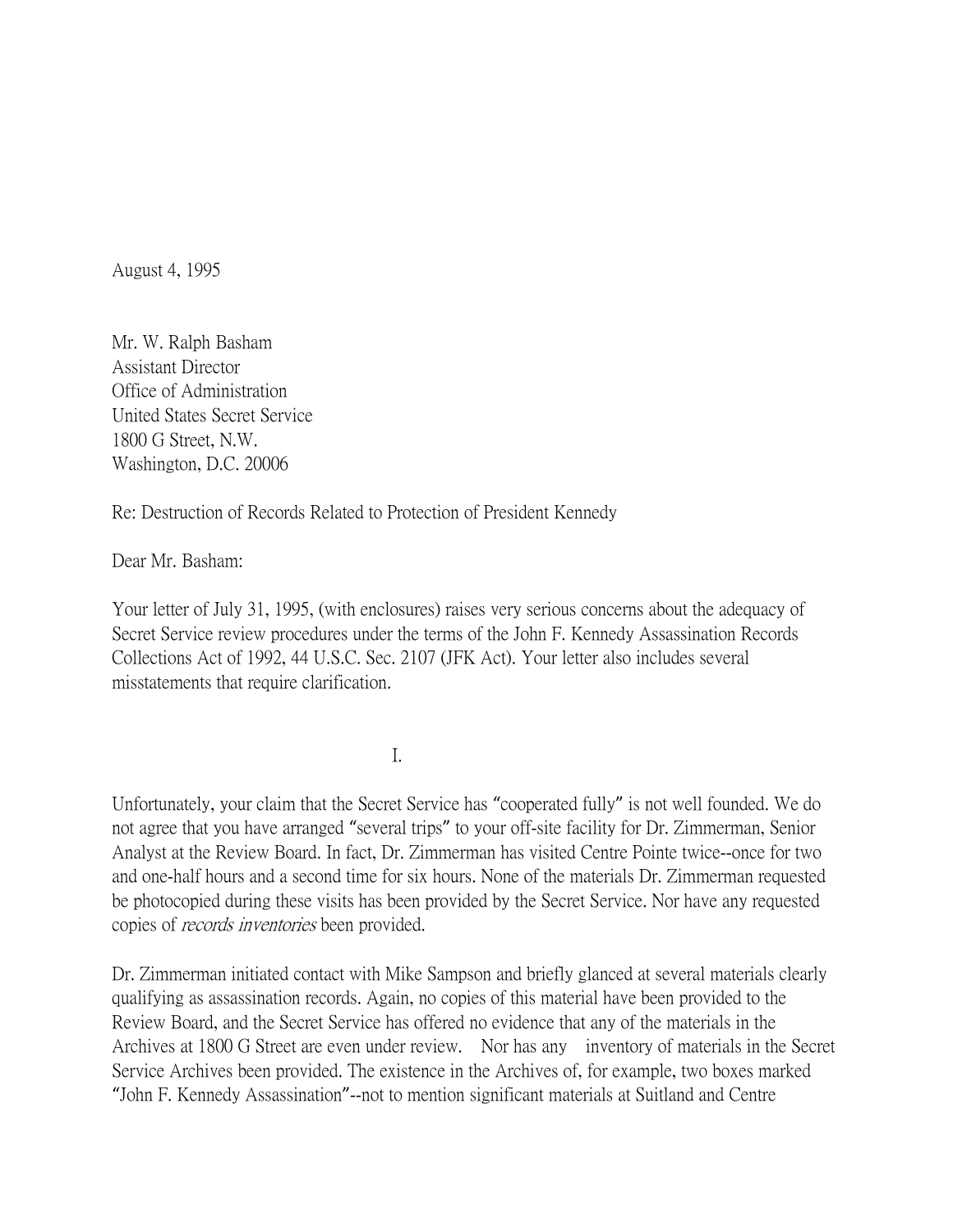Pointe--does not support your claim that the Secret Service has a "paucity... of original material concerning the JFK Assassination currently in Service custody." Compare this remark with your statement on page 6 that "copies of all records generated from approximately 1961 through 1969 are quite voluminous."

We disagree with your characterization of the discussion of the FOIA request. Once again, we request that you instruct all Secret Service officials to cooperate fully, completely, and truthfully with the Assassination Records Review Board. We also request that you review the JFK Act with all Secret Service officials responsible for locating and reviewing Secret Service records. Such a review should clarify your obligations under the statute--obligations that are as yet not fulfilled.

II.

In order to document the extent to which the Secret Service established appropriate guidelines for reviewing material in Accession 87-75-0004 (especially Box 1 and Box 6) after passage of the JFK Act of 1992, I am requesting the following information:

1. The names and titles of all Secret Service personnel (and others outside the Secret Service) who examined Boxes 1 and 6 of Accession number 87-75-0004 and concurred with the decision to destroy these records.

2. All notes, memoranda, reports and/or written documentation created by individuals who participated in the decision to destroy materials in Accession 87-75-0004. This should include all materials related to the revision of records schedule N1-87-89-1. (There is no need to duplicate materials enclosed with your July 31, 1995, letter.)

I am also formally requesting the following Files from Accession number 87-75-0004:

602.111 Other Places Folder #6-July-Nov. 1963 602.111 Key West, Fla. 3-26-61 602.111 New York 4-27-61

You should provide either the originals or clear, legible photocopies of all materials in these Files.

I am requesting that this material be provided to the Review Board staff no later than noon on Monday, August 14, 1995.

I appreciate your stated assurance that the United States Secret Service takes seriously the requirements of the JFK Act. To that end, we specifically request that you assure us that **no** Secret Service records related to President Kennedy or to his assassination be destroyed *until* the Review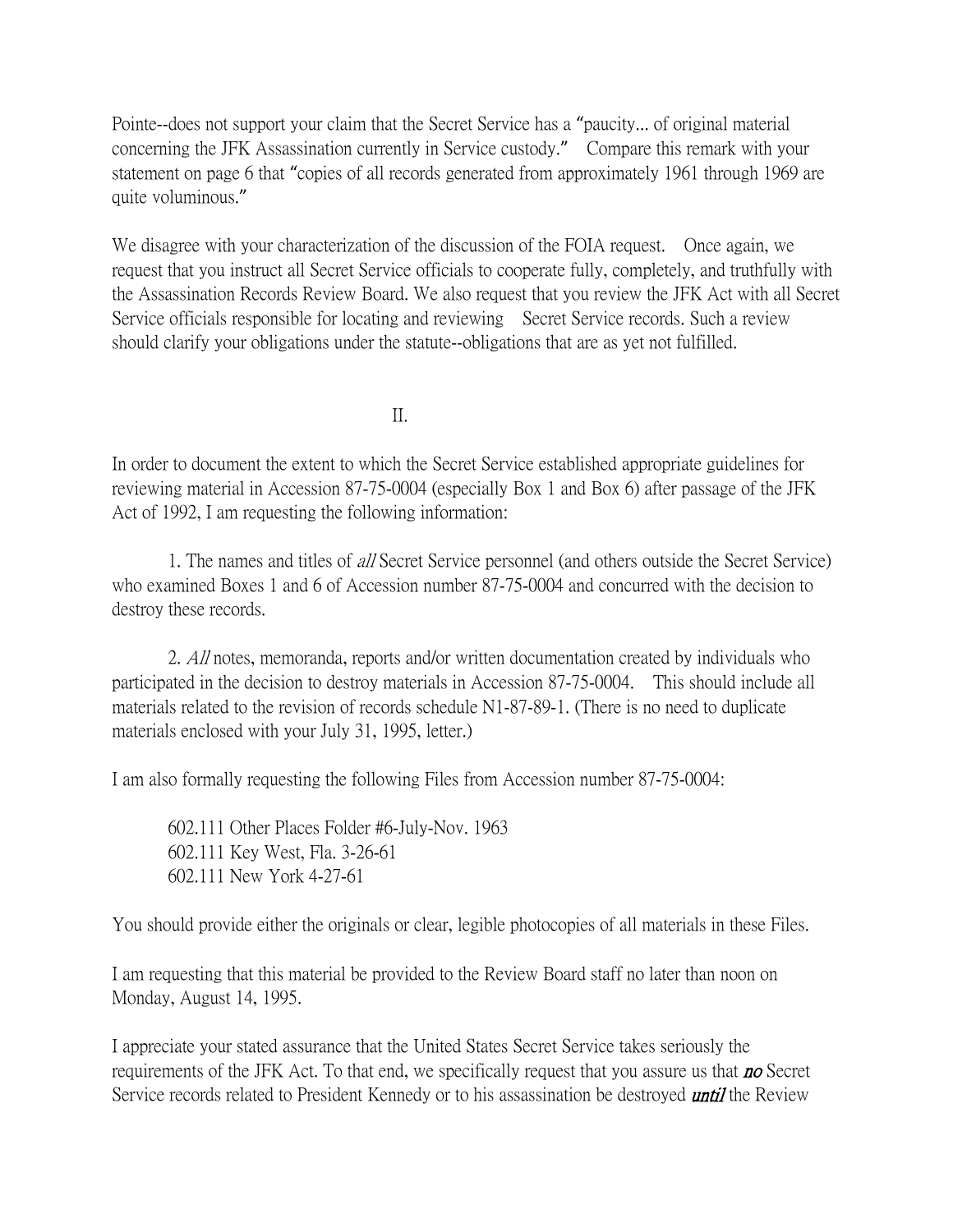Board has received prior written notice and has had an opportunity to inspect the records.

III.

Your letter refers to additional records that should be examined by the Review Board. I am formally requesting the following:

- 1. White House Detail shift reports dated November 18, 1963, through November 24, 1963.
- 2. The trip file for New York City, November 8, 1963.

You should provide either the original or a clearly legible photocopy of the unredacted original, as well as a copy showing your redactions.

I am requesting that this material be brought to the Review Board office no later than noon, Monday, August 14, 1995

IV.

In John R. Tunheim's letter of July 25, 1995, you were asked to provide the following:

1. Any information about the destruction of Secret Service records relating to President Kennedy

2. Accurate copies of all Secret Service inventories of records, SF 135s, and "01" lists for Secret Service holdings for the Kennedy-Johnson era (1960-1969).

I am requesting that this material be brought to the Review Board office no later than noon, Monday, August 14, 1995.

I trust that you are willing to act promptly to remedy the issues identified in this letter.

If you have any questions, please contact me at 202-724-0088.

Sincerely yours,

David G. Marwell